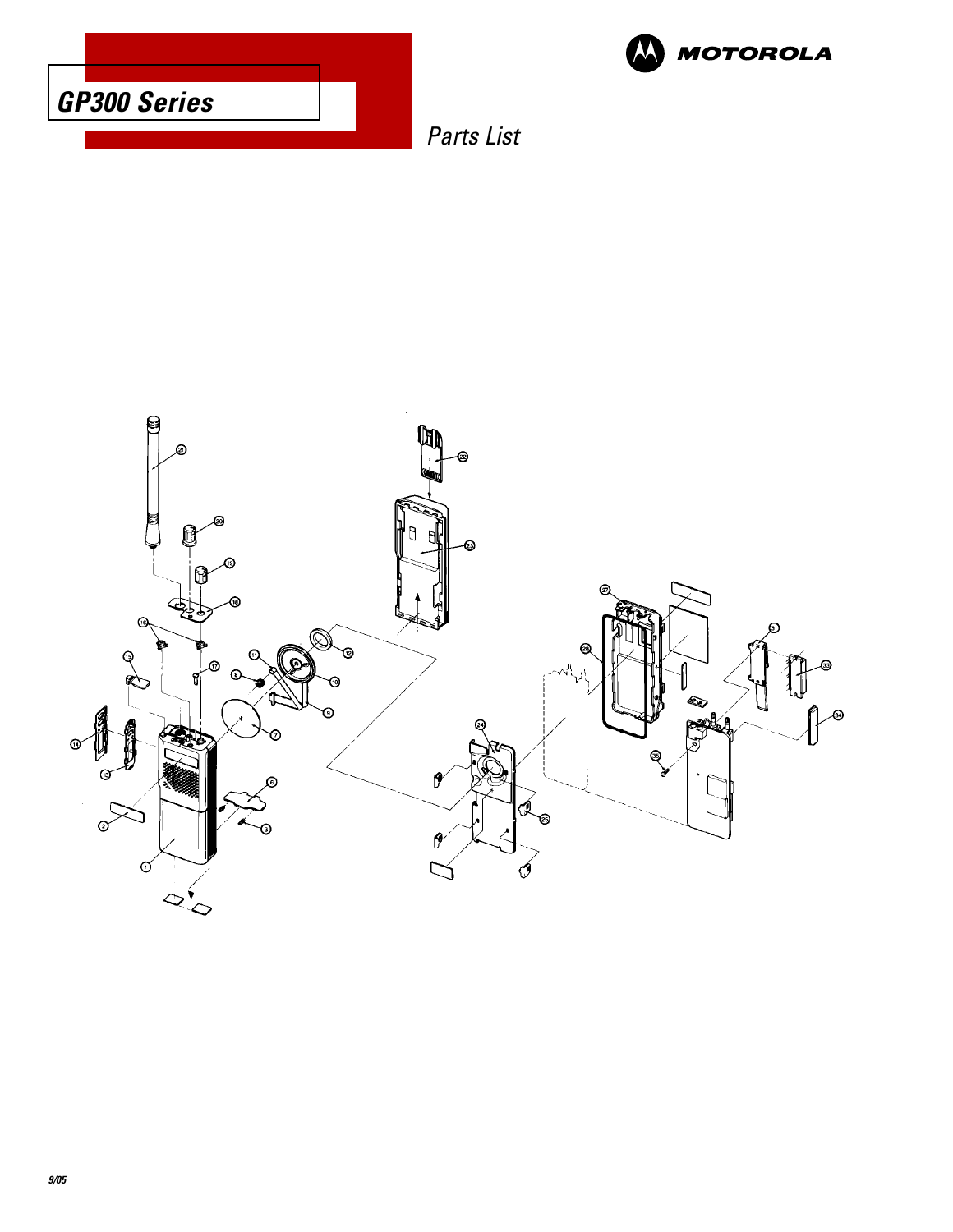

### Parts List

REF.

 $\overline{a}$ 

| NO. | PART NO.          | <b>DESCRIPTION</b>      |
|-----|-------------------|-------------------------|
| 1   | <b>1580562C01</b> | Housing, Radio          |
| 2   | 1380992Z03        | Label, Name             |
| 3   | 4105944K01        | Spring, Coil            |
| 6   | 5580438B01        | Latch, Battery          |
| 7   | 3580998Z04        | Felt, Speaker           |
| 8   | 1405874T02        | Boot, Mic.              |
| 9   | 3080560D01        | Cable, Speaker/Mic.     |
| 10  | 5005589U05        | Speaker                 |
| 11  | 5013920A01        | Microphone Cartridge    |
|     | 1405299L02        | <b>Boot</b>             |
|     | 7505564S02        | Pad                     |
| 12  | 7580107A02        | Pad, Speaker            |
| 13  | 7580437C01        | Keypad, PTT             |
| 14  | 1380159S01        | Bezel, PTT              |
| 15  | 3880428C02        | Dust Cap                |
| 16  | 3280960Y01        | Seal                    |
| 17  | 6180968Y01        | Light Pipe              |
| 18  | 1380507B02        | Escutcheon, 2-Position  |
|     | 1380507B03        | Escutcheon, 8-Position  |
|     | 1380507B04        | Escutcheon, 16-Position |
|     |                   |                         |

| REF. |                   |                                              |  |
|------|-------------------|----------------------------------------------|--|
| NO.  | PART NO.          | <b>DESCRIPTION</b>                           |  |
| 19   | <b>3680146S03</b> | Knob, Volume                                 |  |
| 20   | 3680147S07        | Knob, Freg., 16-Position                     |  |
|      | 3680147S08        | Knob, Freg., 8-Position                      |  |
|      | 3680147S10        | Knob, Freg., 2-Position                      |  |
| 21   |                   | Antenna – not available; see Service Manual  |  |
| 22   | <b>HLN9724A</b>   | <b>Belt Clip</b>                             |  |
| 23   |                   | Battery, – not available; see Service Manual |  |
| 24   | 2680532C01        | Shield Front                                 |  |
| 25   | 4280190R04        | Clip, Locking                                |  |
| 27   | 2780549B01        | Chassis                                      |  |
| 28   | 3280545C01        | Gasket, Chassis                              |  |
| 31   | 4280126S01        | Clip, P.A.                                   |  |
| 33   |                   | PA Module                                    |  |
|      | 5105385Y49        | 146-174 MHz                                  |  |
|      | 5113829D03        | 403-440 MHz                                  |  |
|      | 5105492X79        | 440-470 MHz                                  |  |
| 34   |                   | Receiver Module (for reference only)         |  |
| 35   | 0300136783        | Screw                                        |  |

**Cancelled Product GP300: Aftermarket support period has been met for spare parts. Items may no longer be available.**

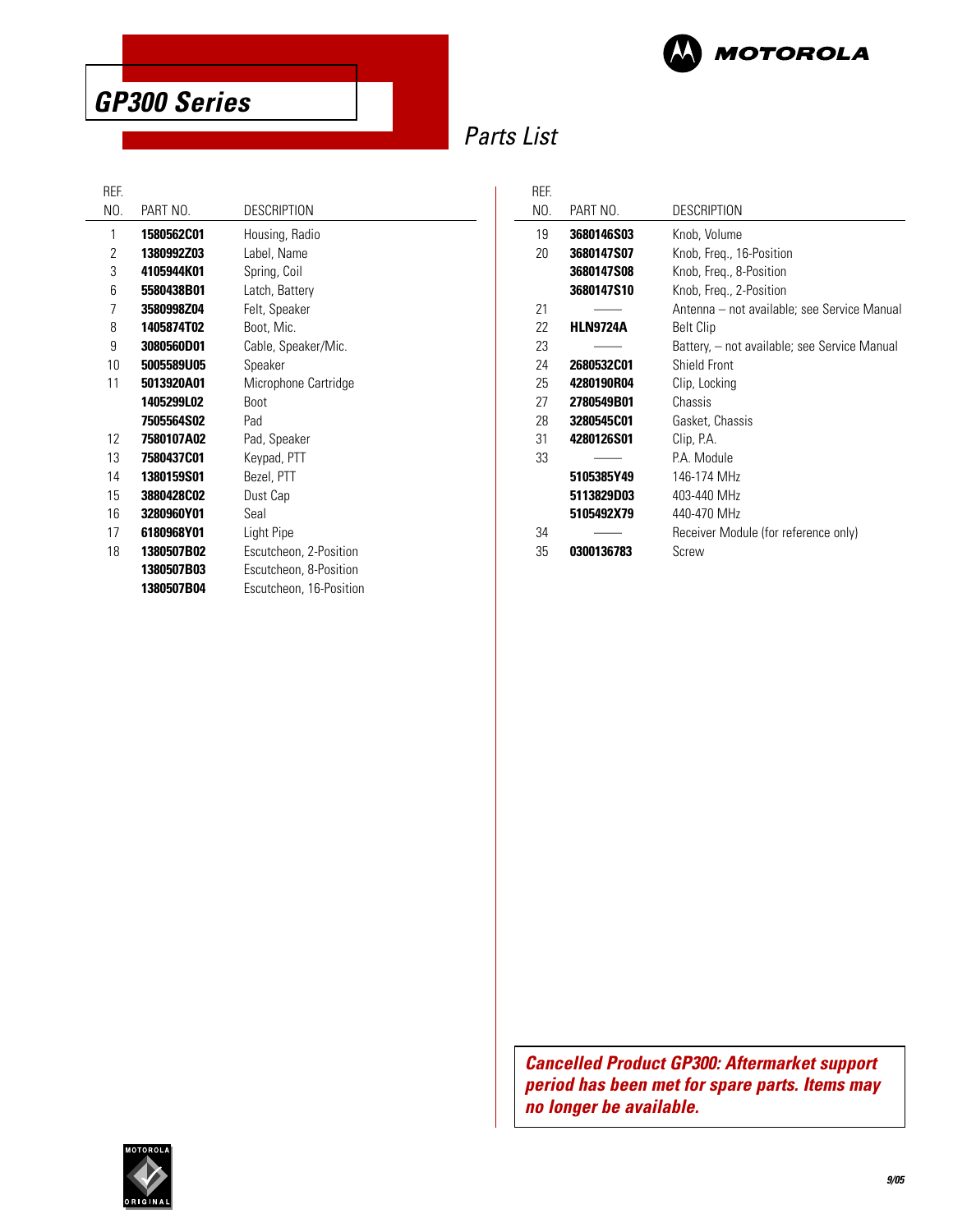



### **Chargers**

Single unit chargers available in either desktop or compact styles for small system users. Multiple unit chargers can be wall or rack mounted and are ideal for multi-shift operations. All chargers are specifically designed to meet the requirements of batteries manufactured by Motorola. Rapid chargers charge batteries in approximately one hour. Standard chargers charge batteries in approximately 16 hours.

#### **Single Unit Chargers, Rapid Rate**

**HTN9042A** Single Unit, Intellicharge Rapid Charger 110 Volts

**HTN9043A** Single Unit, Intellicharge Rapid Charger, European Plug, 220 Volts

**HTN9044A** Single Unit, Intellicharge Rapid Charger, United Kingdom Plug, 240 Volts



HTN9042A

#### **Single Unit Chargers, Standard Rate**



HTN9702A



**HTN9702A** Single Unit, Standard Charger 110 Volts 10 hour charger

**HTN9804A** Single Unit, Standard Charger European Plug, 220 Volts 10 hour charger

**HTN9805A** Single Unit, Standard Charger United Kingdom Plug, 240 Volts 10 hour charger

**Chargers** 

#### **Multiple Unit Chargers**

They can charge up to six batteries in approximately one hour and are available in a variety of voltages for domestic and international applications.

**HTN9812C** Multiple Unit, One Hour Rapid Charger United Kingdom Plug, 240 Volts



HTN9060A

**HLN9944A** Wall Mounting Bracket for Multiple Unit Chargers

#### **Charger Conversion Kit**

**HTN9060A** Multiple Unit, 90 minute Rapid Charger 110 Volts (NiCd and NiMH)

**HTN9061A** Multiple Unit, 90 minute Rapid Charger European Plug, 220 Volts (NiCd and NiMH)

**HLN9293A** Wall Mounting Bracket for 90 minute multiunit charger (Use with HTN9060 and HLN9061)



HLN9944A

**HLN9113A** Desktop Charger Converter Kit. Compatible with HLN8371, HTN9026 or HTN9042. Allows you to drop entire radio into desktop or spare battery charger.

#### **Vehicular Charger**

**HLN9719A** Vehicular Charger Adapter/Bracket, 12V. For use with HTN9042, HTN9043, HTN9044. Charger Base HTN9886, without transformer, sold separately.

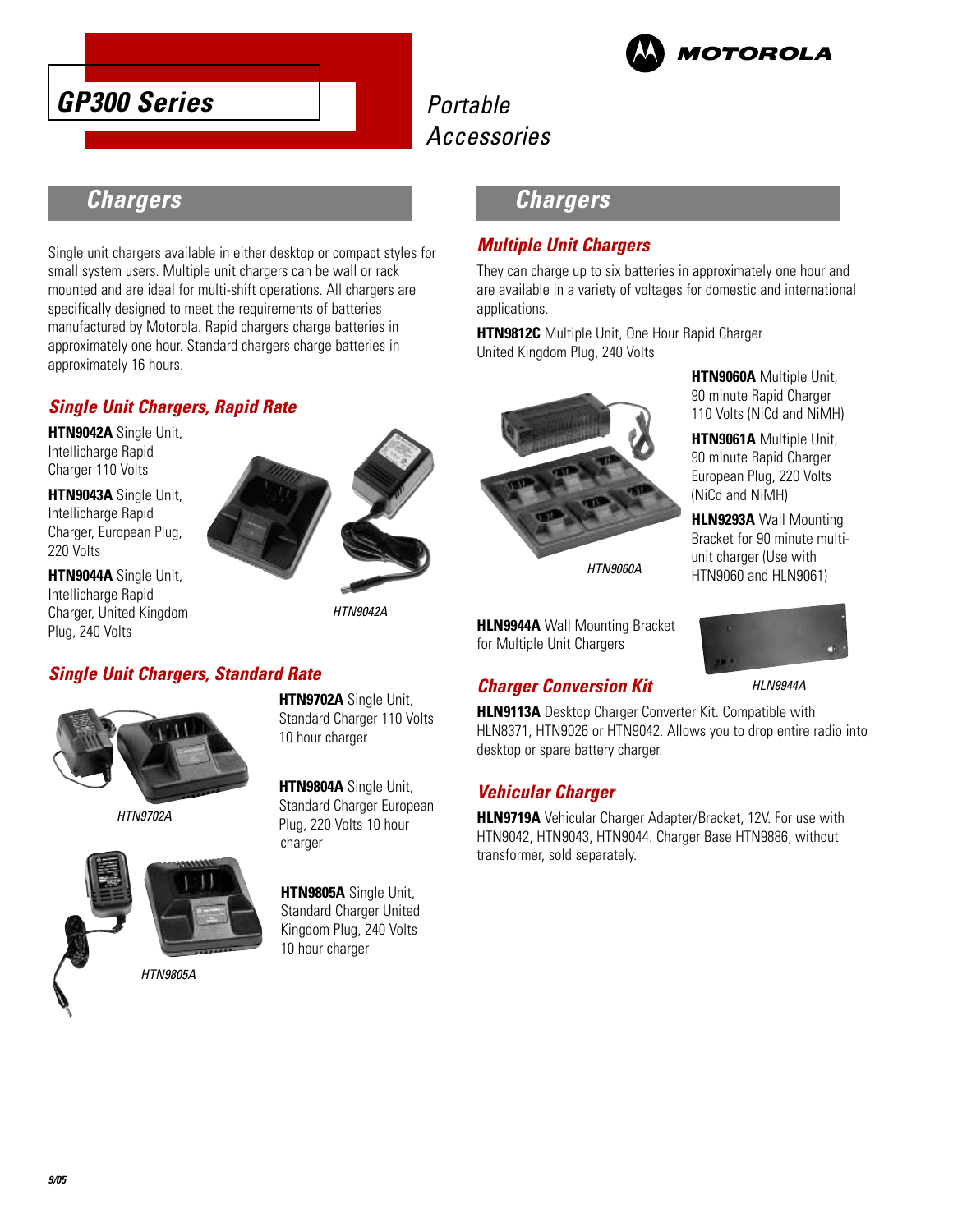

### Portable Accessories

#### **Battery Maintenance Systemplus (BMSplus)**

Using interchangeable battery adapters (sold separately), the BMS<sup>plus</sup> is capable of charging and discharging, analyzing, conditioning and cycle testing batteries. It supports NiCd, NiMH, and Li-ion battery chemistries and tracks battery voltage and capacity (mAh). The BMSplus offers a 3-year warranty. Its easy-to-use design supports hundred of 2-way, cellular, and camcorder batteries. Includes serial printer\* port (RS-232)

**WPLN4079BR** Six-Station, 110V AC, 50/60 Hz **WPLN4080BR** Six-Station, 230V AC, 50/60 Hz



WPLN4079BR

**NDN4005B** 3-Station, 110V AC, 50/60 Hz. Not for Li-ion or 3 cell batteries.

**NDN4006B** 3-Station, 230V AC, 50/60 Hz. Not for Li-ion or 3 cell batteries.

#### **BMSplus Adapters**

**TDN9437A** Adapter, belt clip required for use with HNN9628B and HNN9710A batteries

**TDN9662A** Adapter, for battery without belt clip for HNN9628B

**TDN9438A** Adapter, for use with HNN8308A andHNN9808B batteries

WPLN4079AR, WPLN4080AR and WPLN4081AR.

**WPPN4085AR** BMS Field Upgrade Kit –- Allows units to support Li-ion batteries. For use with

TDN9437A

#### **Motorola Conditioning Charger (MCC)**

The MCC utilizes negative pulse charging technology that will help extend battery life and enhance battery operation. It will safely condition and charge your specified NiCd and NiMH batteries in approximately an hour. The MCC controls heat buildup due to its charging and termination algorithms, and maintenance mode allows batteries to be safely left on the charger for extended periods of time. And now there is an Instant Fault Detection (IFD) feature which detects faulty radio batteries in seconds, which notifies the user that



the battery will not operate at peak performance. Optional accessories are available allowing these chargers to be used in both AC and DC environments providing optimal charging flexibility.

WPPN4002BR

**WPPN4002BR** 110V AC Base Charge Unit only

**WPPN4006AR** 220V AC Base Charge Unit only

**WPPN4005CR** 7 Volt Adapter only

**WPLN4088CR** MCC Kit, 110V AC; includes both base unit and 7V adapter

**WPLN4089CR** MCC Kit, 220V AC; includes both base unit and 7V adapter

**3080384G15** Cigarette Lighter Adapter Cord

**RLN4814A** Vehicular Mounting Bracket for Motorola single unit conditioning charger

#### **MCC Multi-Unit Conditioning Charger**

**WPPN4065BR** Four-station Base, 110V. (Order adapter plates separately)



\* Compatible with the STAR Micronics SP200 Series printers (and other printers with STAR emulation); available from any STAR Micronics distributor.

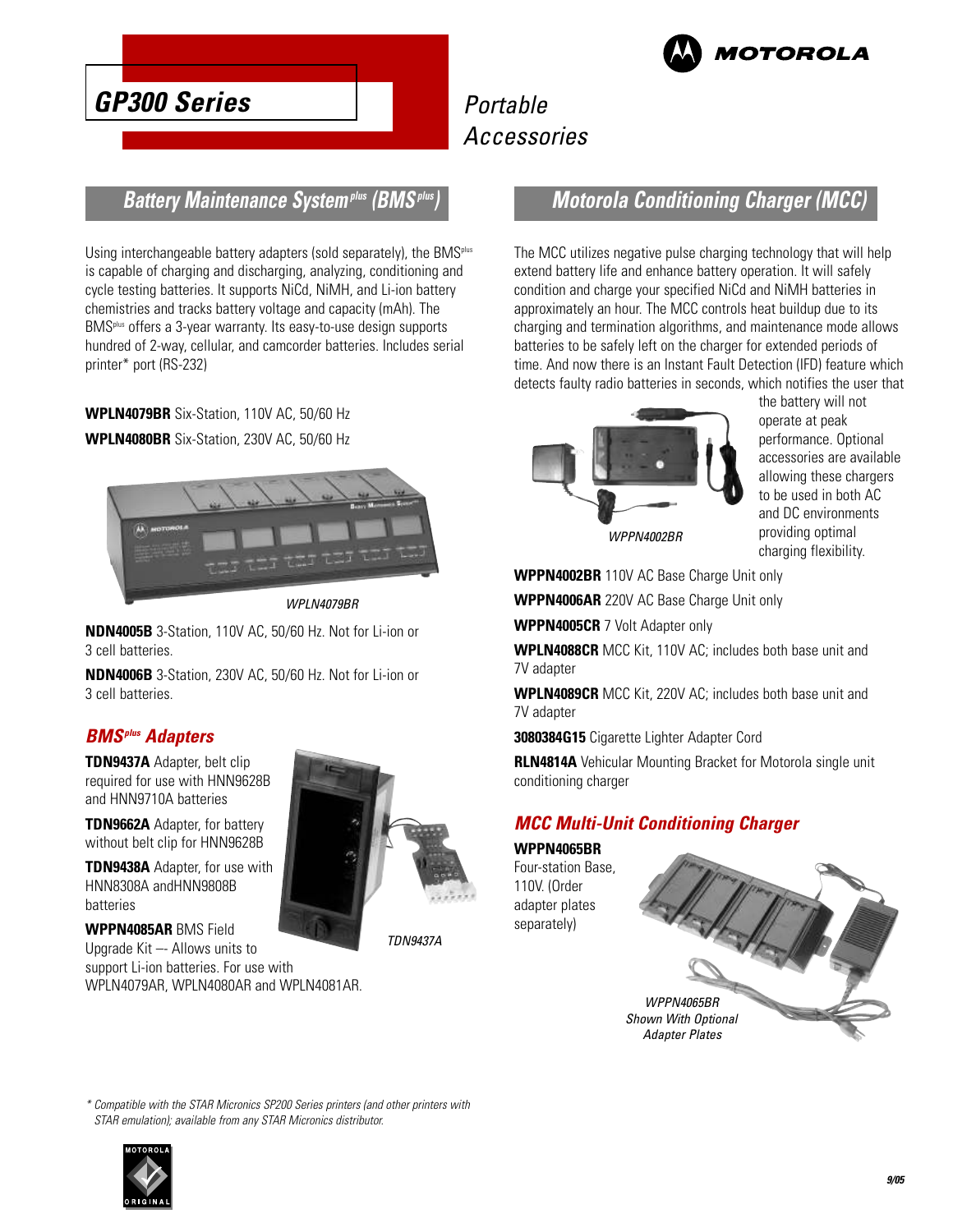



### **Motorola Conditioning Charger (MCC)**

#### **Vehicular Mounting**

**RLN4814A** Vehicular Mounting Bracket and Hard Wire Cable for Single Unit Motorola Conditioning Chargers

**3080384M21** DC Hard Wire Cable, for vehicular installation (included in RLN4814A)

### **Battery Optimizing System II (BOS II)**



No other battery analyzer matches the speed, accuracy, and versatility of the Battery Optimizing System II. Ideal for large fleet, public safety, and all other users who rely on their battery performance. Now with increased power, more sophisticated programming options, and easier to use navigation paths, optimizing your batteries was never easier. Key features include:

WPLN4124AR

- Support for NiCd, NiMH, Li-ion, and SLA batteries
- 100 watt power supply and programmable from 100 mAH to 4 amps per station
- Interchangeable adapters accomodate all major brands
- Includes a variety of user programs and allows for customizable programming
- Proprietary recondition cycle restores NiCd and NiMH batteries
- Increased processing power and testing resolution including a three minute Quicktest that measures the batteries State of Health (SoH)
- Printer output for reports and labels
- Three year warranty

**WPLN4124AR** BOS II, Four-Station, 100-240V AC (US line cord) **WPLN4125AR** BOS II, Four-Station, 100-240V AC (UK/Euro line cords)

#### **BOS II Adapter**

**RL-71883** Standard Adapter (GP300, LTS 2000 and GTX/GTX LTR)

### **Vehicular Charger**



A great traveling companion that ensures constant communications while on the road. Allows the battery to rapid charge while using the radio. Users can receive communication immediately once the charger is disconnected, and transmit

from a previously "dead" battery in just 5 minutes. Includes voltage regulated lighter adapter, custom charger base, mounting bracket and coil cord. Ideal for public safety, utility and construction. Compatible with P1225, GP300, GTX, LTS2000, P110 radios.

**RLN4833A** Travel Charger

#### **Travel Charger Mounting Bracket**

**RLN5914A** Universal Mounting Bracket for Travel Charger, includes screws and nylon cord

#### **Travel Charger AC Transformer**

Travel Charger AC Transformer connects to the cigarette lighter adapter cord to allow it to be plugged into an AC wall outlet for indoor use.

**2580600E05** 120V (US) **2580600E06** 230V (Euro) **2580600E07** 230V (U.K.) **2580600E08** 220V (Argentina)



### **Vehicular Charger Bracket**

**HLN9719A** Vehicular Charger Adapter/Bracket, 12 Volts for use with Rapid Rate Chargers HTN9630A, HTN9802A, HTN9803A, HTN9167, HTN9168, HTN9169, HTN9042, HTN9043, or HTN9044

HLN9719A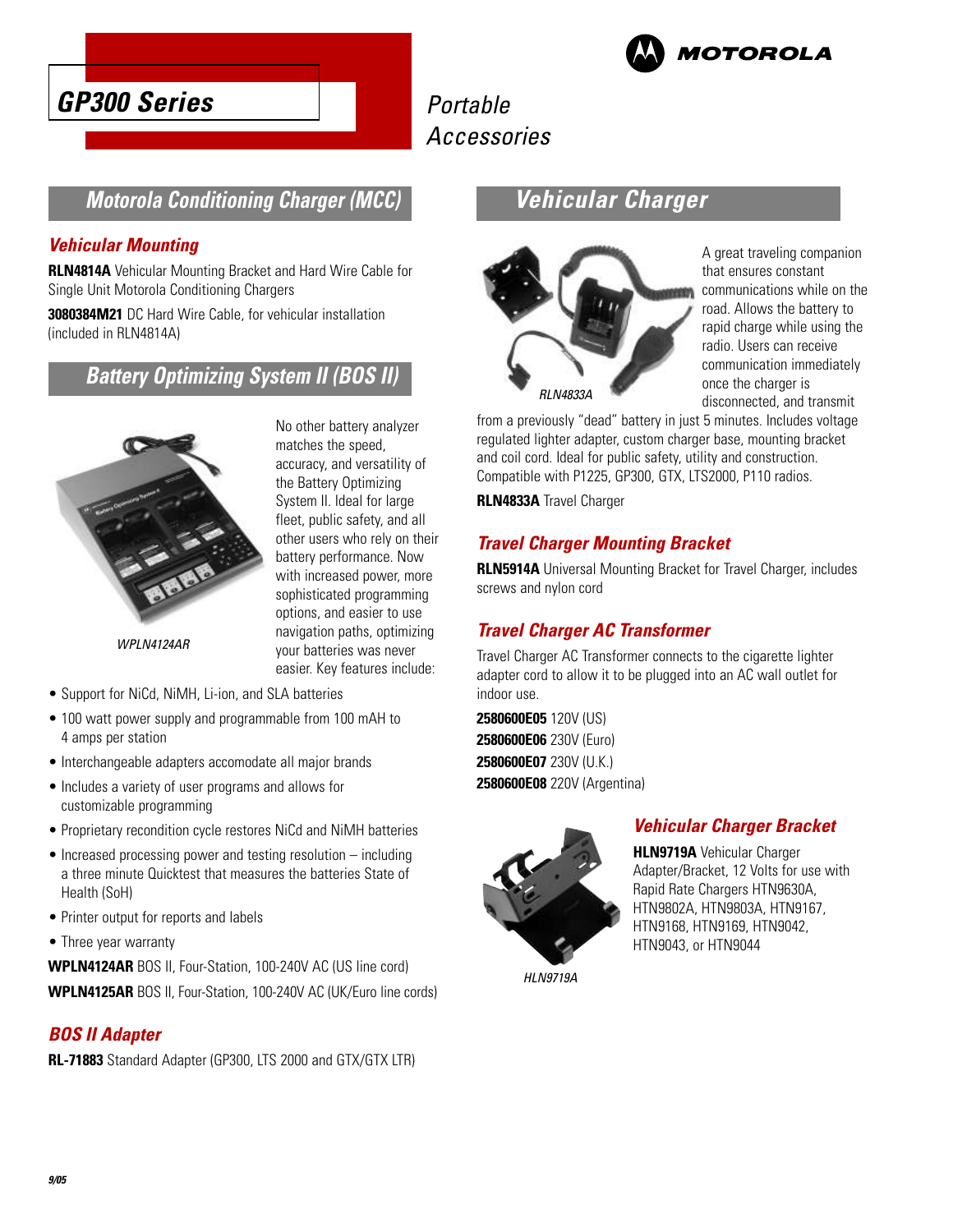

### Portable Accessories

### **Vehicular Battery Eliminator**

The battery eliminator helps save battery life by eliminating the need for a battery while in a vehicle. The battery eliminator operates off of a vehicle's electrical system and is ideal when a radio is frequently used in a vehicle.

**HKN8036B** Battery Eliminator

**6580379E53** 3 Amp Mini Blade Fuse Replacement for HKN8036



HKN8036B

### **Housing Kits**

**HLN3002A** 2-Channel Housing Kit with Speaker and Flex **HLN3003A** 8-Channel Housing Kit with Speaker and Flex **HLN3169A** 16-Channel Housing Kit with Speaker and Flex

### **Conversion Kit**

**HLN9578A** 25kHz to 12.5kHz conversion kit for GP300 and GP350

### **Carrying Accessories**

#### **Carrying Cases**

A variety of carrying accessories are available for your comfort and convenience. The carrying cases are available in sizes designed to fit your radio & battery and permit audio to be heard clearly.

#### **Nylon Carrying Cases**

**HLN9750B** Nylon Carrying Case with Belt Loop

**HLN9017A** Nylon Carrying Case for fully approved FM 1200 mAh battery

**HLN9416A** Nylon Carrying Case with Belt Loop

#### **Leather Carrying Cases**

**HLN9873A** Standard Leather Carrying Case with Swivel and D-Rings (for use with shoulder strap)

**HLN9720A** Standard Leather Carrying Case with Belt Loop and D-Rings (for use with shoulder strap)

**HLN9008A** Leather Case with Belt Loop for fully approved FM 1200 mAh battery and D-Rings (for use with shoulder strap)

**HLN9009A** Leather Case with Swivel for fully approved FM 1200 mAh battery and D-Rings (for use with shoulder strap)



HLN9750B



HLN9873A

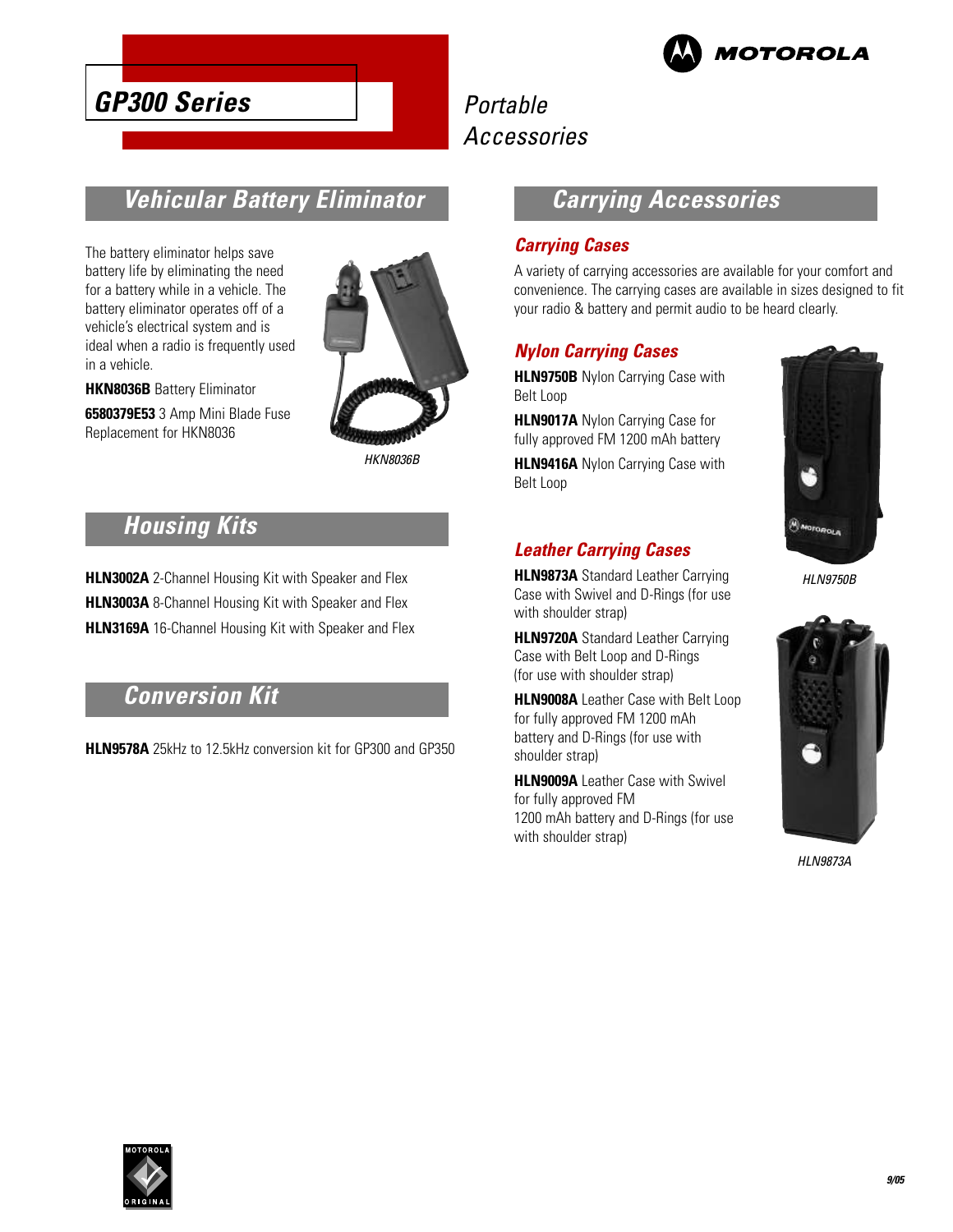



### **Carrying Accessories**

#### **DTMF Carrying Cases**

**HLN9970A** DTMF Standard Leather Carrying Case with Belt Loop and D-Rings (use with shoulder strap)

**HLN8411A** DTMF Leather Carrying Case with Swivel and D-Rings (use with shoulder strap)

**HLN9011A** DTMF Leather Carrying Case with Swivel – fully approved FM 1200 mAh battery and D-Rings (use with shoulder strap)

#### **Belt Clips**

**HLN9724A** 2-1/2˝ Belt Clip **HLN8255B** 3<sup>"</sup> Spring Action Belt Clip **NTN5533A** Replacement Belt Clip 3˝

#### **Belt**

**4200865599** 1.75˝ wide leather belt for all models



#### **Swiveller**

**TDN1002A** Swiveller; includes holster, belt and strap

**HLN9149AR** Swivel Belt Loop Adapter (GP300 – for use with HLN9720, HLN9721, HLN9750, HLN9011, HLN9970 carrying cases)

**NTN8040B** 3˝ Swivel Belt Loop

**TDN1003A** Replacement/Spare Swiveller Button

#### **Carrying Holder**

**HLN9076B** Molded Carrying Holder with 3˝ Spring Action Belt Clip

**HLN8414A** Chest Pack Carrying Holder

HLN8414A

**HLN9985B** Waterproof Bag, includes large Carrying strap



### **Carrying Accessories**

#### **Wrist Strap**

**HLN8052A** Wrist Strap

#### **Carry Strap**

**NTN5243A** Shoulder Carrying Strap (GP300—use with leather carrying cases with D-Rings and nylon cases with HLN9149AR)





### **Straps**

**HLN9084A** Replacement Strap for molded carrying holder – HLN9076

**HLN9973A** Replacement Strap for nylon and leather carrying cases (GP300 – for leather carrying case)

**HLN9975A** Replacement Strap for DTMF leather carrying case (HLN8411, HLN9970, and HLN9011)

**HLN9974B** Replacement Strap for carrying cases (GP300 – for leather carrying case)

#### **Chest Pack**

Carry the radio mounted on chest with adjustable straps over shoulders and around waist.



**HLN6602A** Universal Chest Pack with Radio Holder, Pen Holder and Velcro Secured Pouch

**1505596Z02** Replacement Strap for HLN6602A

HI N6602A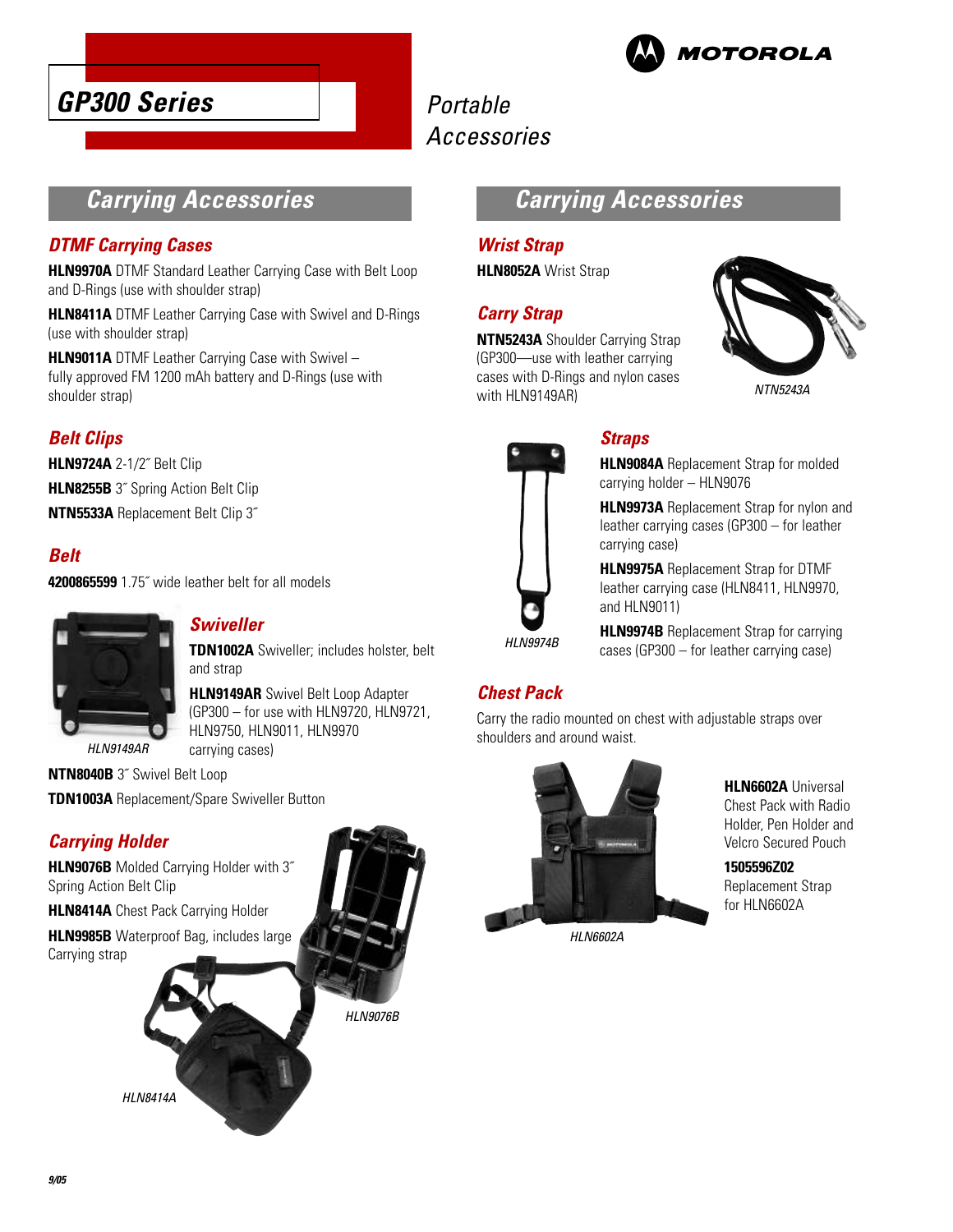

### Portable Accessories

### **Carrying Accessories**

#### **Break-A-Way Chest Pack**

All of the same features as the original chest pack (HLN6602A) plus break-away tabs that allow the entire pack to be pulled off with approximately 10 lbs. of pressure. Perfect for railroads, manufacturing locations, construction sites and anywhere safety is a concern.

**RLN4570A** Break-A-Way Chest Pack



**RI N4570A** 



**RLN4815A** Universal RadioPAK™ with Radio Holder. Worn around waist with adjustable belt. Includes attached 6" by 8˝ zippered pouch for other job necessities.

**4280384F89** Universal RadioPAK™ belt lengthener; fits waists larger than 40˝

**RI N4815A** 

#### **Vehicular Holder**

The portable radio holder slides over and hangs from the door panel in a vehicle. The radio's belt clip slides onto the portable hanger allowing convenient, easy mounting. Two sizes are available to fit door panels.

**TDN9327A** Portable Radio Hanger for door panels up to 2.75˝

**TDN9373A** Portable Radio Hanger for door panels up to 3.25˝



#### **Miscellaneous Carrying Accesories**

**RLN4943A** Universal Holder with Gooseneck Bracket provides flexible mounting solutions for portable radios

**RLN4945A** Universal Holder with Gooseneck Bracket and Wheelchair Quick Release Assembly

### **Audio Accessories**

#### **Remote Speaker Microphone (RSM)**

Allows you to talk and listen without removing the radio from the belt, case or charger. Ideal for high noise level environments. This water resistant compact unit has a coiled cord, PTT switch and back cover clip.

**\*HMN9030A** Remote Speaker Microphone with coil cord and clothing clip on the back cover.



#### **RSM Accessories**

**HKN9094A** Replacement cord for HMN9030A **4205823V01** Belt Clip

#### **Epaulet Strap**

Black leather epaulet strps secure remote speaker microphones to epaulet of shirts or jackets and attach around cord or back of microphone.

**RLN4294A** Epaulet Strap,Velcro

**RLN4295A** Epaulet Strap, Small Clip

#### **MicJackets**

The MicJackets provide protections to the "head" of the remote speaker microphone.MicJackets are ideal for environments where the user's remote speaker microphone is exposed to dust,dirt and metal particles.

**RLN4904A** MicJacket Kit (compatible with microphones HMN9275 and HMN9030)

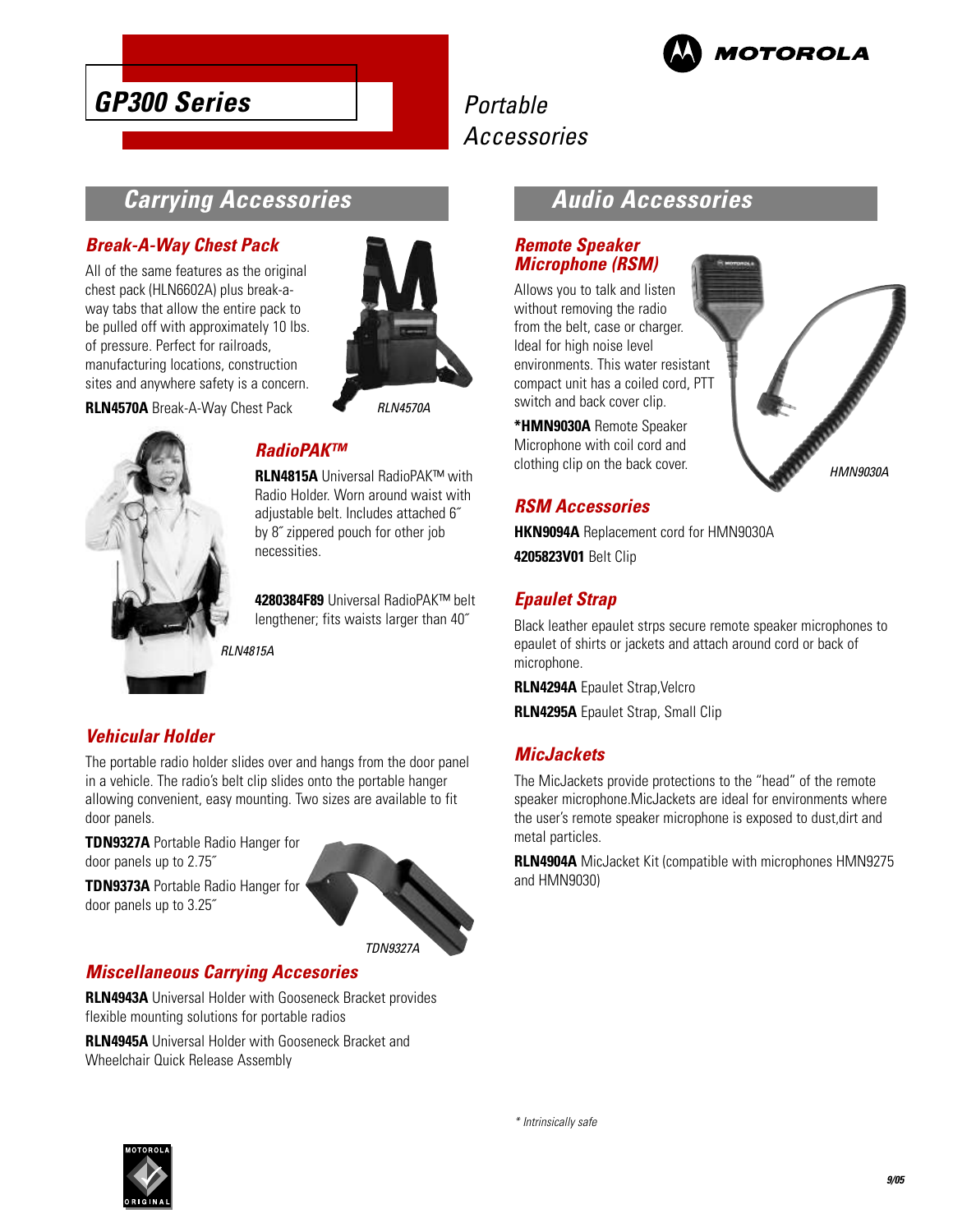



### **Audio Accessories**

#### **Surveillance Kits**

Surveillance accessories allow the user to privately receive communications with the earpiece and are ideal when environments require discrete communications.

**\*HMN9727B** Receive-Only Surveillance Kit, beige (single-wire)

**RLN4894A** Receive-Only Surveillance Kit, black (single-wire)



**\*HMN9752B** Receive-Only Surveillance Kit with Volume Control, beige (single-wire),

**\*HMN9754D** Two-Wire Surveillance Kit with Microphone and Push-To-Talk Combined, beige

**RLN4895A** Two-Wire Surveillance Kit with Microphone and Push-To-Talk Combined, black

#### **Surveillance Kits with Extended Wear Earpiece**

These kits include a comfort earpiece with a rubber ear tip and a clear comfortable acoustic tube. Users can hear transmissions clearly, while the clear tube provides a discreet appearance.

**RLN5317A** Comfort earpiece with combined microphone and pushto-talk; beige (2-wire kit)

**RLN5318A** Comfort earpiece with combined microphone and pushto-talk; black (2-wire kit)

#### **Replacement Items**

**5080369E40** Earloop, Plastic, Beige

**5080370E92** Earloop, Plastic, Black

**5880377E06** Plastic Earloop Adapter

**5080369E38** Standard Earpiece Assembly (includes Earphone, Earloop, and Eartip), Beige

**5080370E90** Standard Earpiece Assembly (includes Earphone, Earloop, and Eartip), Black

**5080386B90** Ear Insert Tips, Pack of 25

### **Audio Accessories**

#### **Completely Discrete Earpiece**

Enables users to communicate with ease, in full privacy, without visible equipment. This miniaturized receiver is discretely hidden in ear, where it fits comfortably for long periods at a time. Small as it is, it offers a full range of audio

functions including automatic squelch, automatic gain control and noise filtering. Average battery life is approximately 100 hours and includes an end-of-life battery circuit generating a warning signal when the battery needs to be changed.

Kit includes wireless receiver plus an inductive neckloop. Just remove the earpiece on any standard 2- or 3-wire Motorola

surveillance kit (sold separately) and plug in the neckloop to use. Kit includes 6 spare batteries and 5 replacement ear wax guards.

**RLN4922A** Completely Discrete Earpiece Kit

#### **Replacement Items**

**RLN4919A** Ear Wax Guards, 5 per pack **RNN4005A** 1.4 Volt Battery, 6 per pack

#### **Pellet Style Earpieces**

The Pellet Style Earpiece allows the user to receive communications discreetly and is comfortable for extended wear.

**HMN9036A** Earbud with Clip Microphone and PTT

**HLN9132A** Receive-Only Earbud

**PMMN4001** Ultra-Light Earpiece with Boom Microphone and In-Line PTT. GP350 requires Audio Adapter HLN9482.

RLN4922A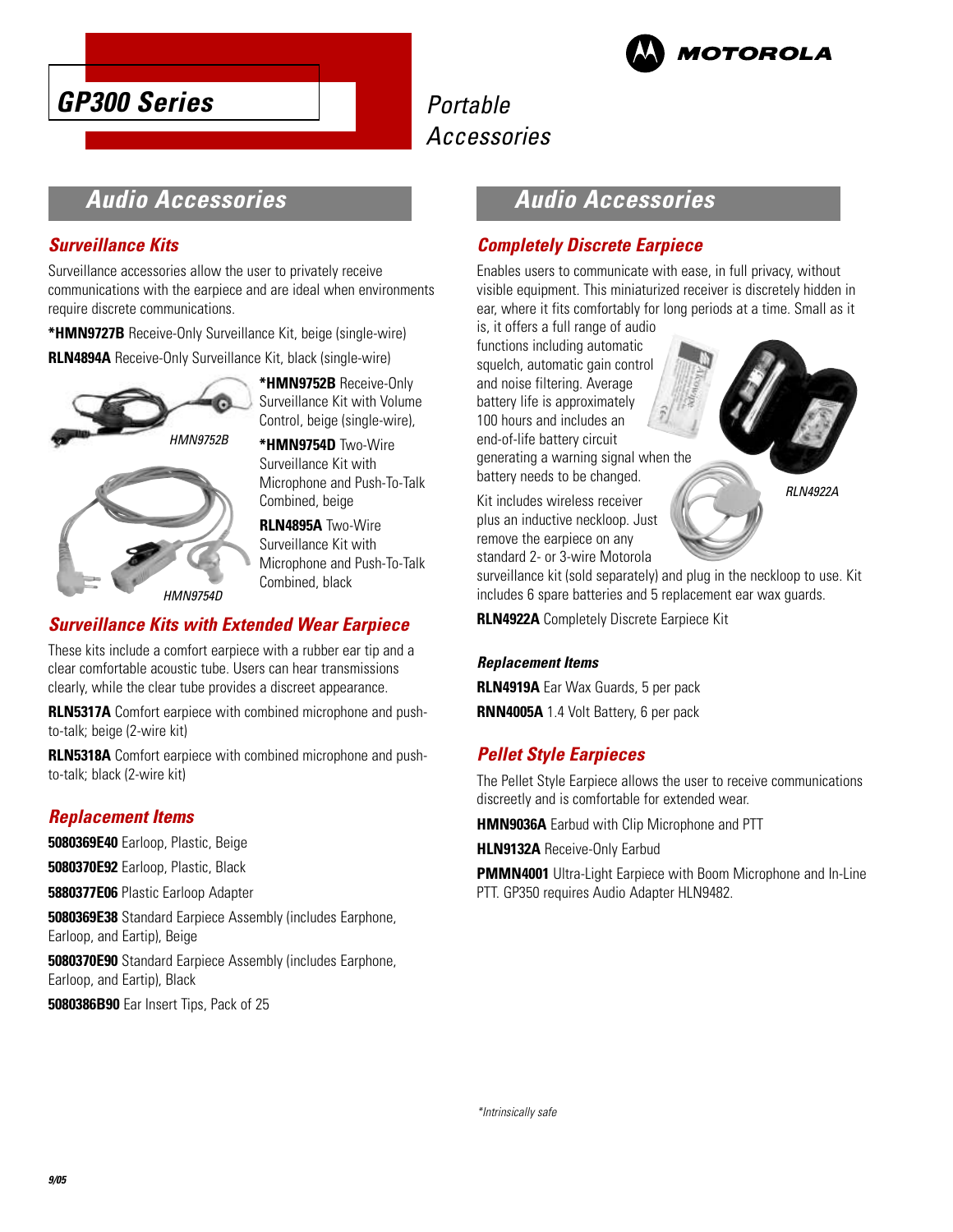

### **Audio Accessories**

**GP300 Series**

#### **Noise Kits**

Lightweight translucent tube attaches to Motorola surveillance accessories. Clothing clip prevents the accessory from being pulled from the ear due to body movement or head rotation.



NTN8370A

**NTN8370A** Extreme Noise Kit, includes 2 foam earplugs for loud environments, provides 24dB noise protection

**NTN8371A** Low Noise Kit, includes rubber eartip for low noise environments

**5080384F72** Replacement Foam Plugs; pack of 50 (for use with NTN8370A)

**5080370E97** Standard Rubber Eartips, Pack of 25 (for use with NTN8371A), Clear

#### **Clear Comfortable Earpiece**

The clear comfortable earpiece forms to the inside of your ear and is perfect for low noise environments. Compatible with the NTN8371A, clear acoustic tube assembly, and most surveillance kits (1, 2 and 3 wire). This earpiece is made of easy-toclean chemically inert, hypoallergenic material. There are 3 items needed to make this product work:

- 1. Clear Comfortable Earpiece
- 2. Clear Acoustic Tube Assembly (NTN8371A)

**Acoustic Tube** with Earphone

3. Surveillance Kits

**RLN4763A** Small Custom Earpiece, left ear **RLN4761A** Medium Custom Earpiece, right ear **RLN4764A** Medium Custom Earpiece, left ear **RLN4762A** Large Custom Earpiece, right ear

**RLN4765A** Large Custom Earpiece, left ear

### **Standard Rubber** Eartip Included with **NTN8371A** Noise Attenuating Plugs NRR24dB Included with NTN8370A Optional Clear Comfortable Earpiece Order Separately

### **Audio Accessories**

#### **Ear Microphone System (EMS)**

This compact unit picks up the voice through bone vibrations in the ear canal. The miniature earpiece leaves the hands free and face unobscured when worn by rescue and hazard protection personnel, who still retain the ability for direct hearing and speaking. For personnel required to wear breathing apparatus, communications with protective masks are as clear as communications without. And its high speech clarity under noisy environments makes it ideal for high noise environments. Available in PTT or Voice Activated (VOX).

**\*BDN6646C** Ear Microphone for standard noise levels (up to 95dB) with Push-To-Talk interface, (HLN8096 security clamp is recommended and must be ordered separately)

**\*BDN6706B** Ear Microphone for standard noise levels (up to 95dB) with Push-To-Talk/voice-activated interface module, (HLN8096



BDN6646C

security clamp is recommended and must be ordered separately)

### **Ear Microphone System (EMS) Accessories**

**5080371E73** Rubber Ear Inserts for single wire and two wire earpieces – quantity 25

**\*0180358B38** Finger Push-To-Talk Switch for ear microphone system

**0180300E83** Body Switch Push-To-Talk for ear microphone system





**0180358B32** Earholder, Black, Size Small **0180358B33** Earholder, Black, Size Medium **0180358B34** Earholder, Black, Size Large **0180358B35** Earholder, Clear, Size Small **0180358B36** Earholder, Clear, Size Medium **0180358B37** Earholder, Clear, Size Large **4280369E44** Replaceable Belt clip with Screws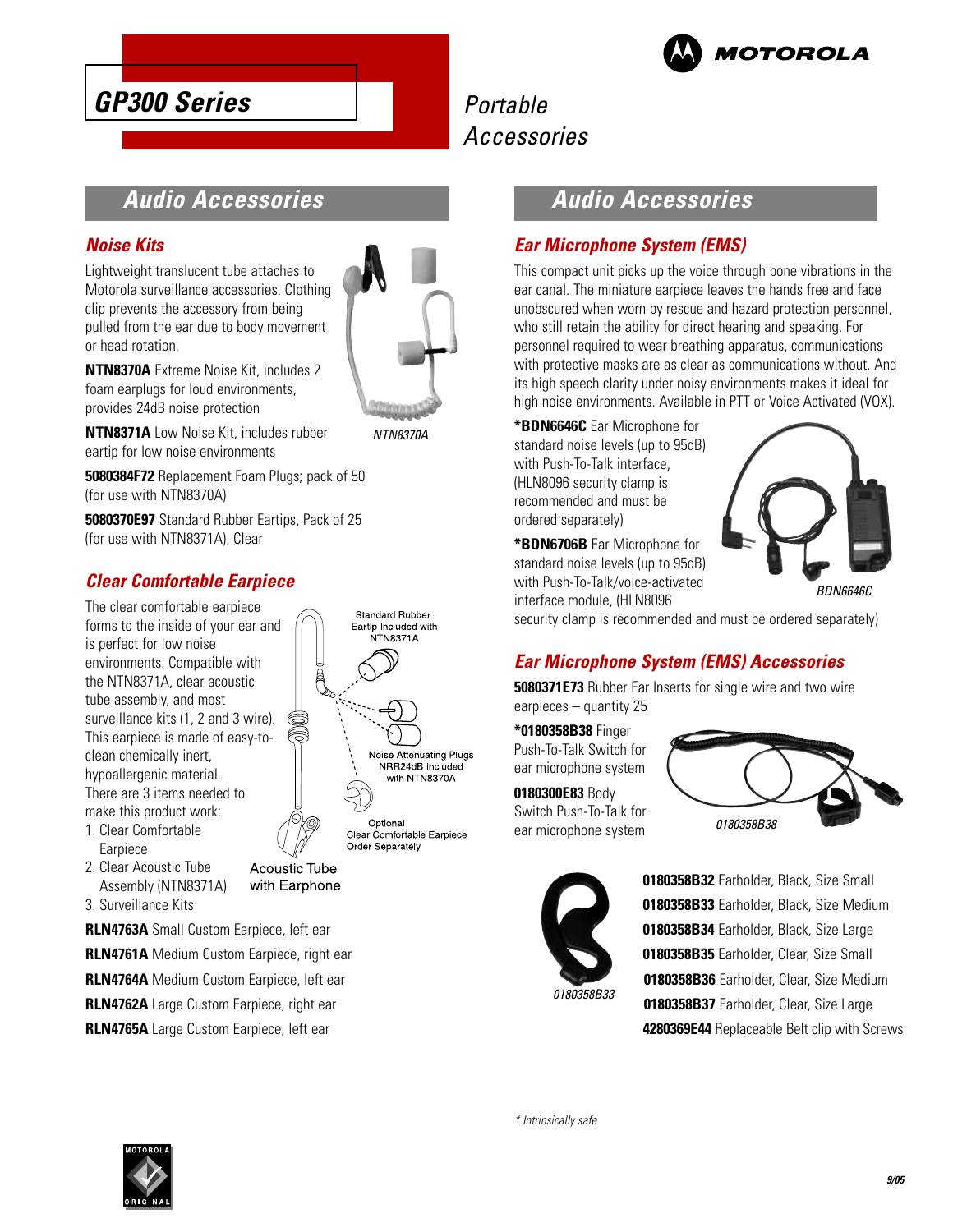



### **Audio Accessories**

**5080358B28** Eartips, Black, Size Medium (10 per pack) **5080358B29** Eartips, Black, Size Large (10 per pack) **5080358B30** Eartips, Beige, Size Medium (10 per pack) **5080358B31** Eartips, Beige, Size Large (10 per pack) **HLN8096A** Audio Accessory Security Clamp

#### **Flexible Ear Receiver**

**BDN6720A** Flexible Ear Receiver – earpiece without volume control (flexible earloop and speaker which rests external to ear), (HLN8096 security clamp is recommended and must be ordered separately)

**7580372E11** Replacement Foam Ear Cushion for BDN6720, BDN6717 and BDN6719

#### **Add-On Retrofit Kits**

**\*HLN3748A** DTMF Retrofit for 16 channel models (applicable on shipments after 3/15/92); Factory Mutual Approved radios must be returned to the depot for retrofitting

#### **Ultra-Light Headset**

Designed with a sleek new look that fits right in with Restaurant and Hospitality industries. Lightweight, behind-the-head style design provides comfort and mobility. Includes flexible boom microphone and in-line Push-To-Talk button.

**\*RLN5411A** Ultra-light Headset



RLN5411A

### **Audio Accessories**

#### **Lightweight Headset**

**RMN4016A** Lightweight Single Muff Adjustable Headset with Swivel Boom Microphone and in-line PTT button

**\*HMN9013B** Lightweight Single Muff Adjustable Headset with Swivel Boom Microphone

**REX4648A** Replacement Foam Earpad and Windscreen Kit for RMN4016A and HMN9013A

**\*HMN9787D** Headset with Swivel Boom Microphone

HMN9013B

#### **Medium Weight Headsets**

**\*HMN9021A** Medium Weight Dual Muff Headset, over the head noise reduction rating = 24dB (HLN8096 security clamp recommended ordered separately)

**\*HMN9022A** Medium Weight Dual Muff Headset, behind the head (can be worn with helmet); noise reduction rating = 24dB (HLN8096 security clamp recommended ordered separately)

#### **Replacement Parts for HMN9021A and HMN9022A**

**7580376E34** Replacement Foam Earseals (1 pair)

**1580376E32** Replacement Clothe Cover for Earseals (1 pair)

**5080548E02** Replacement Windscreen for Boom Microphone

**3280376E35** Replacement O-ring for windscreen

**3080384L77** Replacement Cable

**4204004K01** Replacement Adjustable Headstrap for HMN9022A

**BDN6647G** Medium Weight Single Speaker Headset with Boom Microphone (HLN8096 security clamp recommended – order separately-comp with Internal VOX)

**5080371E66** Replacement Earpad for BDN6647

**3580371E59** Replacement Windscreen (for boom microphone) for use with BDN6647

\* Intrinsically safe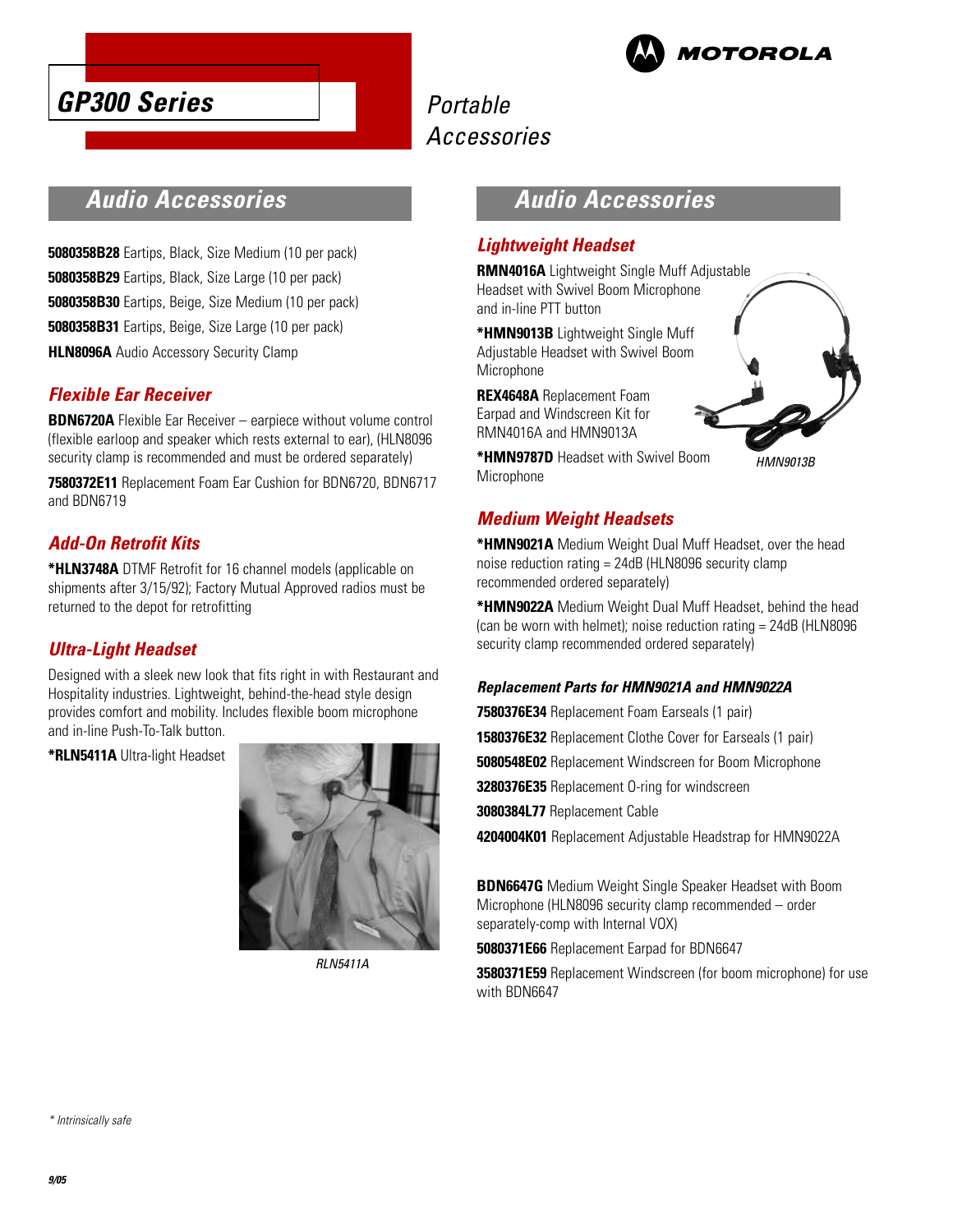

### Portable Accessories

### **Audio Accessories**

#### **Noise-Canceling Headsets with Boom Microphone**

Ideal for two-way communication in extremely noisy environments. Dual-muff tactical headsets include two microphones on the outside of the earcups which reproduce the ambient sound back into the headset. Harmful sounds are suppressed to a safe level and low sounds are amplified up to 5 times the original level, but never more than 82dB(A). Includes on/off volume control on earcups and 3-foot curly cord. Easily replaceable earseals are filled with



RMN4053B

liquid and foam combination to provide excellent sealing and comfort. Requires separate in-line PTT adapter cable RKN4094A. Hardhat not included.

**RMN4052B** Tactical Headband Style Headset, grey; noise reduction rating of 24dB

**RMN4053B** Tactical Hardhat Mount Headset, grey; noise reduction rating of 22dB

> Ideal for two-way communication in high-noise environments; mounts easily to hardhats with slots, excellent noise reduction of 22dB. Easily replaceable earseals are filled with liquid and foam combination to provide excellent sealing and comfort. 3-foot curly cord assembly. Requires separate in-line PTT adapter cable RKN4094A. Hardhat not included. **RMN4051B** Two-Way Hardhat Mount

#### **Hardhat Mount Headset with Noise-Canceling Boom Microphone**



RMN4051B

#### **Adapter Cables**

**RKN4094A** In-Line PTT Adapter Cable. For use with RMN4051, RMN4052, and RMN4053.

Headset, black

#### **Replacement Earseals for Headsets**

**RLN4923B** Includes Two Replacement Snap-In Earseals; recommended replacement interval is once every six months to ensure constant level of attenuation, hygiene and comfort. For use with RMN4051, RMN4052, and RMN4053.



### **Audio Accessories**

#### **Heavy Duty Headset**

**\*BDN6648C** Heavy Duty Headset with Noise Cancelling Boom Microphone, noise reduction rating = 24dB

**RMN5047A** NFL® Style Heavy-Duty Headset.



#### **Racing Headset for Two-Way Radios**

Motorola is the Official Wireless Equipment supplier of CART® , so whether your customer's playing field is a racetrack, construction site or other challenging environment, they can count on this Racing Headset for superior comfort and dependable operation.



**RMN5015A** Racing Headset for two-way radios (adapter cable required)

**RKN4090A** Adapter Cable

#### **NFL Style Lightweight Headset**

This single-muff headset takes its styling cue from the Motorola headsets used by the NFL coaches in football stadiums around the country. Ergonomically-designed for all-day comfort, it's ideal for

both sports and special events. Features a noise cancelling boom microphone and in-line Push-To-Talk. Large Motorola logo adds a sporty appearance.

**RLN5238B** NFL Style Lightweight Headset



RLN5238B

\* Intrinsically safe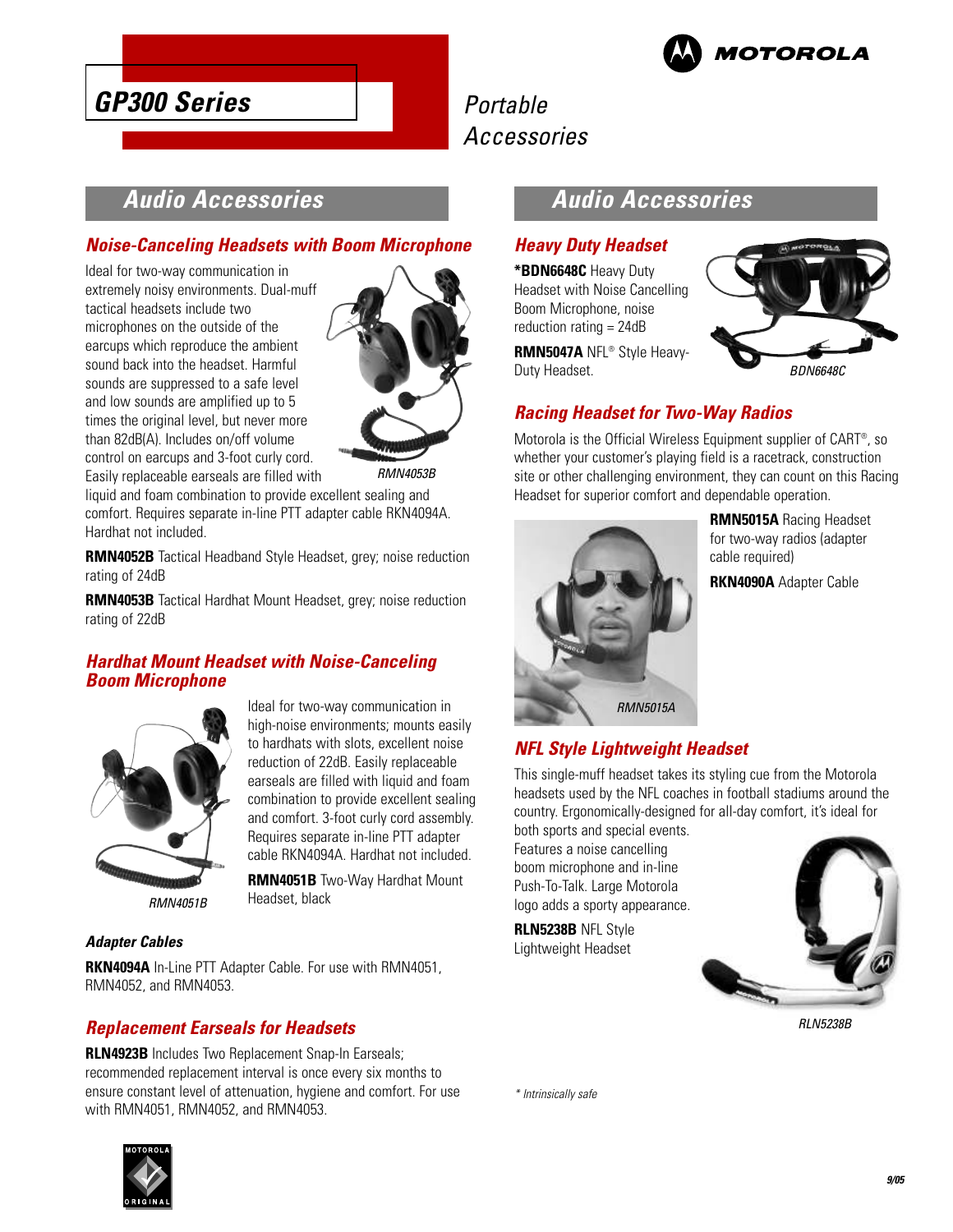

Portable Antennas, **Batteries** 



### **Portable Antennas**

#### **Heliflex**

Motorola Heliflex antennas are specifically engineered for maximum output and greatest communication coverage.

**HAD9338AR** VHF Heliflex, 136-150.8 MHz, 6˝

**NAD6502AR** VHF Heliflex, 146-174 MHz, 6˝

**8505816K24** Heliflex Stubby, 403-430 MHz, 3˝

**NAE6522AR** Stubby, 438-470 MHz, 3˝

**8505816K26** Heliflex Stubby, 470-512 MHz, 3˝

#### **Flexible Whip**

Flexible whip antennas have a one-piece finish and steel core for optimal radiation characteristics. Provides more comfort when radio is worn on the belt.

**NAE6483AR** Flexible Whip, 403-520 MHz, 6˝

#### **Tunable VHF**

**HAD9728B** VHF Kit, 136-174 MHz, 6˝

#### **Stubby**

Stubby antennas are ideal when the radio is worn on the belt because the short antenna is non-obtrusive.

**HAD9742A** Stubby, 146-162 MHz, 3˝

**HAD9743A** Stubby, 162-174 MHz, 3˝



NAD6502AR

HAD9743A

### **Portable Batteries**

#### **Nickel-Cadmium Premium**

Part Number: **HNN8133C** Volts: 7.5 Avg. mAh: 1200 Height: 5-1⁄2˝ Intrinsically Safe: Yes

Part Number: **HNN9628B**

Volts: 7.5 Avg. mAh: 1200 Height: 5-1⁄2˝ Intrinsically Safe: No

#### Part Number: **HNN9701A**

| Volts: $7.5$            |  |
|-------------------------|--|
| Avg. mAh: 1100          |  |
| Height: 5-1/2"          |  |
| Intrinsically Safe: Yes |  |

#### Part Number: **HNN9808B**

Volts: 7.5 Avg. mAh: 600 Height: 5-1⁄2˝ Intrinsically Safe: Yes Slim: Yes

#### **Nickel-Cadmium Power**

Part Number: **WPNN4044AR** Volts: 7.5 Avg. mAh: 1000 Height: 5-1⁄2˝ Intrinsically Safe: No